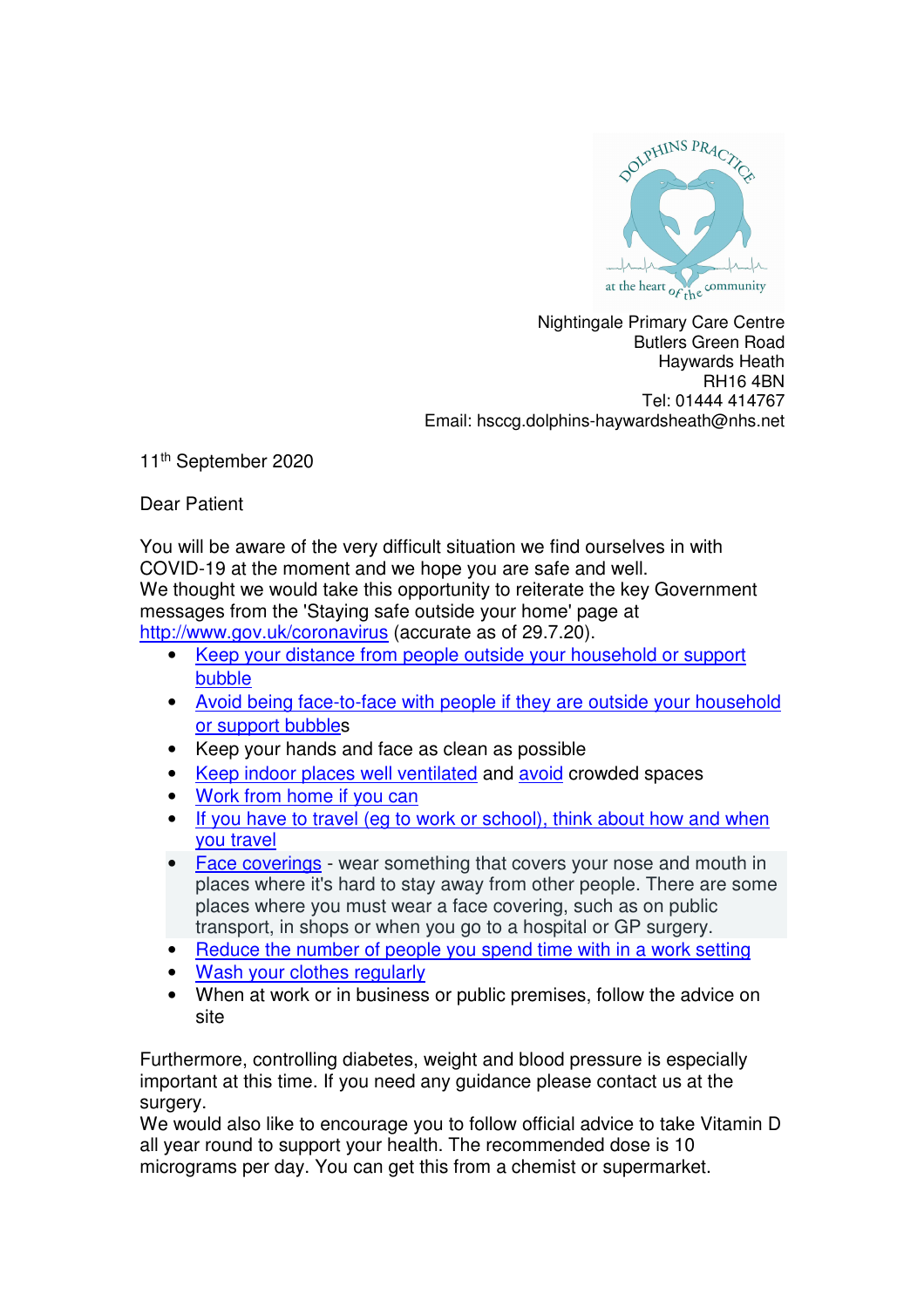Finally, just to remind you again about current COVID-19 advice. If you have a high temperature, a new and continuous cough and/or can no longer taste or smell things properly, then you may have coronavirus. You and your household must isolate at home: wearing a face covering does not change this. You should arrange to have a test to see if you have COVID-19 – please go to https://www.nhs.uk/conditions/coronavirus-covid-19/testing-and-tracing/. Please do not hesitate – the NHS is here to help you and is open for business.

Yours sincerely

Dolphins practice